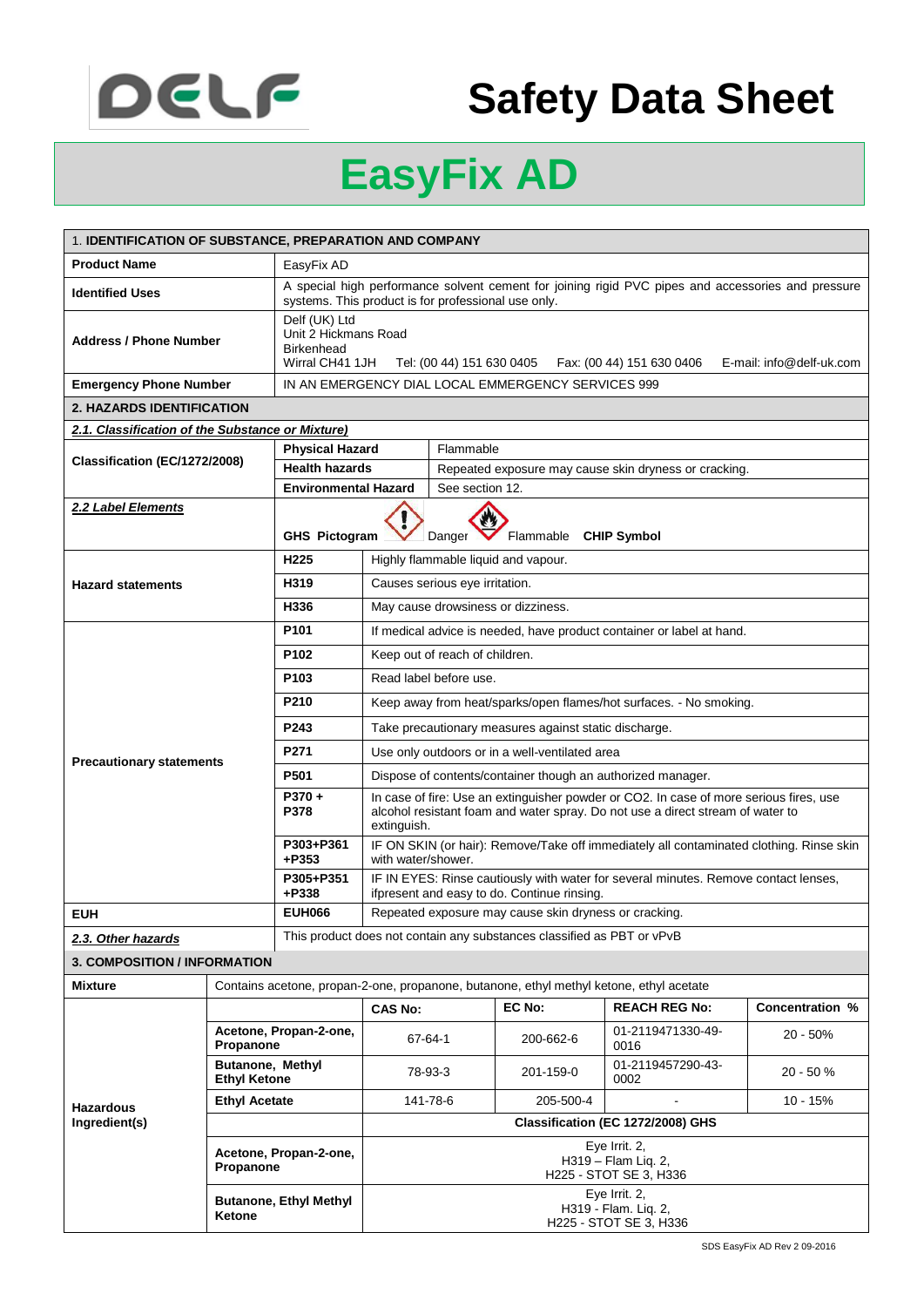| 3. COMPOSITION / INFORMATION contd.                                            |                                                                                                                                                                                                                                                                                                                                                                                                                                                                                                                                                                                                                                                                                                                                                                                                                                                                                                                                                                                                                                                                                                                                                             |                                                                                                                                                                                                                                                                                                                                                                                                                  |                                                                                                                                                                         |                                                                                                                |  |
|--------------------------------------------------------------------------------|-------------------------------------------------------------------------------------------------------------------------------------------------------------------------------------------------------------------------------------------------------------------------------------------------------------------------------------------------------------------------------------------------------------------------------------------------------------------------------------------------------------------------------------------------------------------------------------------------------------------------------------------------------------------------------------------------------------------------------------------------------------------------------------------------------------------------------------------------------------------------------------------------------------------------------------------------------------------------------------------------------------------------------------------------------------------------------------------------------------------------------------------------------------|------------------------------------------------------------------------------------------------------------------------------------------------------------------------------------------------------------------------------------------------------------------------------------------------------------------------------------------------------------------------------------------------------------------|-------------------------------------------------------------------------------------------------------------------------------------------------------------------------|----------------------------------------------------------------------------------------------------------------|--|
| Hazardous<br><b>Ethyl Acetate</b><br>Ingredient(s)                             |                                                                                                                                                                                                                                                                                                                                                                                                                                                                                                                                                                                                                                                                                                                                                                                                                                                                                                                                                                                                                                                                                                                                                             |                                                                                                                                                                                                                                                                                                                                                                                                                  | Eye Irrit. 2,<br>H319 - Flam . Lig. 2,<br>H225 - STOT SE 3, H336                                                                                                        | F Xi<br>R <sub>11</sub> R <sub>36</sub> R <sub>66</sub><br>R67                                                 |  |
| <b>4. FIRST AID MEASURES</b>                                                   |                                                                                                                                                                                                                                                                                                                                                                                                                                                                                                                                                                                                                                                                                                                                                                                                                                                                                                                                                                                                                                                                                                                                                             |                                                                                                                                                                                                                                                                                                                                                                                                                  |                                                                                                                                                                         |                                                                                                                |  |
| <b>Description of First Aid Measures</b><br>4.1                                |                                                                                                                                                                                                                                                                                                                                                                                                                                                                                                                                                                                                                                                                                                                                                                                                                                                                                                                                                                                                                                                                                                                                                             |                                                                                                                                                                                                                                                                                                                                                                                                                  |                                                                                                                                                                         |                                                                                                                |  |
| Inhalation                                                                     |                                                                                                                                                                                                                                                                                                                                                                                                                                                                                                                                                                                                                                                                                                                                                                                                                                                                                                                                                                                                                                                                                                                                                             |                                                                                                                                                                                                                                                                                                                                                                                                                  | Take the person into open air; keep them warm and calm. If breathing is irregular or stops, perform<br>and seek medical assistance.                                     | artificial resuscitation. Do not administer anything orally. If unconscious, place them in a suitable position |  |
| <b>Skin Contact</b>                                                            |                                                                                                                                                                                                                                                                                                                                                                                                                                                                                                                                                                                                                                                                                                                                                                                                                                                                                                                                                                                                                                                                                                                                                             |                                                                                                                                                                                                                                                                                                                                                                                                                  | Remove contaminated clothing. Wash skin vigorously with water and soap or a suitable skin cleaner.<br>NEVER use solvents or thinners.                                   |                                                                                                                |  |
| <b>Eye Contact</b>                                                             |                                                                                                                                                                                                                                                                                                                                                                                                                                                                                                                                                                                                                                                                                                                                                                                                                                                                                                                                                                                                                                                                                                                                                             |                                                                                                                                                                                                                                                                                                                                                                                                                  | If wearing contact lenses, remove them. Wash eyes with plenty of clean and cool water for at least 10<br>minutes while pulling eyelids up, and seek medical assistance. |                                                                                                                |  |
| Ingestion                                                                      |                                                                                                                                                                                                                                                                                                                                                                                                                                                                                                                                                                                                                                                                                                                                                                                                                                                                                                                                                                                                                                                                                                                                                             |                                                                                                                                                                                                                                                                                                                                                                                                                  | If accidentally ingested, seek immediate medical attention. Keep calm. NEVER induce vomiting.                                                                           |                                                                                                                |  |
| 4.2 Most Important Symptoms and Effects, Both Acute and Delayed                |                                                                                                                                                                                                                                                                                                                                                                                                                                                                                                                                                                                                                                                                                                                                                                                                                                                                                                                                                                                                                                                                                                                                                             |                                                                                                                                                                                                                                                                                                                                                                                                                  |                                                                                                                                                                         |                                                                                                                |  |
| <b>General Information</b>                                                     |                                                                                                                                                                                                                                                                                                                                                                                                                                                                                                                                                                                                                                                                                                                                                                                                                                                                                                                                                                                                                                                                                                                                                             | of exposure.                                                                                                                                                                                                                                                                                                                                                                                                     |                                                                                                                                                                         | The severity and nature of the symptoms described will vary dependant of the concentration and the length      |  |
| Inhalation                                                                     |                                                                                                                                                                                                                                                                                                                                                                                                                                                                                                                                                                                                                                                                                                                                                                                                                                                                                                                                                                                                                                                                                                                                                             |                                                                                                                                                                                                                                                                                                                                                                                                                  | Irritation of the respiratory tract.                                                                                                                                    |                                                                                                                |  |
| Ingestion                                                                      |                                                                                                                                                                                                                                                                                                                                                                                                                                                                                                                                                                                                                                                                                                                                                                                                                                                                                                                                                                                                                                                                                                                                                             |                                                                                                                                                                                                                                                                                                                                                                                                                  | May cause chemical burns to nose and throat.                                                                                                                            |                                                                                                                |  |
| <b>Skin Contact</b>                                                            |                                                                                                                                                                                                                                                                                                                                                                                                                                                                                                                                                                                                                                                                                                                                                                                                                                                                                                                                                                                                                                                                                                                                                             | blisters or dermatitis.                                                                                                                                                                                                                                                                                                                                                                                          | Irritant Product, repeated or prolonged contact with skin or mucous membranes can cause redness,                                                                        |                                                                                                                |  |
| <b>Eye Contact</b>                                                             |                                                                                                                                                                                                                                                                                                                                                                                                                                                                                                                                                                                                                                                                                                                                                                                                                                                                                                                                                                                                                                                                                                                                                             |                                                                                                                                                                                                                                                                                                                                                                                                                  | Extreme irritation of eyes and mucous membranes, including burning and tearing. Corneal damage.                                                                         |                                                                                                                |  |
|                                                                                |                                                                                                                                                                                                                                                                                                                                                                                                                                                                                                                                                                                                                                                                                                                                                                                                                                                                                                                                                                                                                                                                                                                                                             |                                                                                                                                                                                                                                                                                                                                                                                                                  | 4.3. Indication of Any Immediate Medical Attention and Special Treatment Needed                                                                                         |                                                                                                                |  |
|                                                                                |                                                                                                                                                                                                                                                                                                                                                                                                                                                                                                                                                                                                                                                                                                                                                                                                                                                                                                                                                                                                                                                                                                                                                             |                                                                                                                                                                                                                                                                                                                                                                                                                  | In case of doubt or when symptoms of feeling unwell persist, get medical attention. Never administer<br>anything orally to persons who are unconscious.                 |                                                                                                                |  |
| <b>5. FIRE FIGHTING MEASURES</b>                                               |                                                                                                                                                                                                                                                                                                                                                                                                                                                                                                                                                                                                                                                                                                                                                                                                                                                                                                                                                                                                                                                                                                                                                             |                                                                                                                                                                                                                                                                                                                                                                                                                  |                                                                                                                                                                         |                                                                                                                |  |
| Non-combustible or flammable                                                   |                                                                                                                                                                                                                                                                                                                                                                                                                                                                                                                                                                                                                                                                                                                                                                                                                                                                                                                                                                                                                                                                                                                                                             |                                                                                                                                                                                                                                                                                                                                                                                                                  |                                                                                                                                                                         |                                                                                                                |  |
| 5.1 Extinguishing Media                                                        |                                                                                                                                                                                                                                                                                                                                                                                                                                                                                                                                                                                                                                                                                                                                                                                                                                                                                                                                                                                                                                                                                                                                                             | Extinguisher powder or CO <sub>2</sub> . In case of more serious fires, also alcohol-resistant foam and water spray.<br>Do not use a direct stream of water to extinguish.                                                                                                                                                                                                                                       |                                                                                                                                                                         |                                                                                                                |  |
| 5.2 Special Hazards                                                            |                                                                                                                                                                                                                                                                                                                                                                                                                                                                                                                                                                                                                                                                                                                                                                                                                                                                                                                                                                                                                                                                                                                                                             | Fire can cause thick, black smoke. As a result of thermal decomposition, dangerous products can form:<br>carbon monoxide, carbon dioxide. Exposure to combustion or decomposition products can be harmful to<br>your health.                                                                                                                                                                                     |                                                                                                                                                                         |                                                                                                                |  |
| 5.3 Fire Fighting Protective<br>Equipment.                                     |                                                                                                                                                                                                                                                                                                                                                                                                                                                                                                                                                                                                                                                                                                                                                                                                                                                                                                                                                                                                                                                                                                                                                             | Use water to cool tanks, cisterns, or containers close to the heat source or fire. Take wind direction into<br>account. Prevent the products used to fight the fire from going into drains, sewers, or waterways.<br>According to the size of the fire, it may be necessary to use protective suits against the heat, individual<br>breathing<br>equipment, gloves, protective goggles or facemasks, and gloves. |                                                                                                                                                                         |                                                                                                                |  |
| <b>6. ACCIDENTAL RELEASE MEASURES</b>                                          |                                                                                                                                                                                                                                                                                                                                                                                                                                                                                                                                                                                                                                                                                                                                                                                                                                                                                                                                                                                                                                                                                                                                                             |                                                                                                                                                                                                                                                                                                                                                                                                                  |                                                                                                                                                                         |                                                                                                                |  |
| <b>6.1 Personal Precautions</b>                                                |                                                                                                                                                                                                                                                                                                                                                                                                                                                                                                                                                                                                                                                                                                                                                                                                                                                                                                                                                                                                                                                                                                                                                             | Eliminate possible ignition points and ventilate the area. Avoid breathing fumes. For exposure control<br>and individual protection measures, see section 8.                                                                                                                                                                                                                                                     |                                                                                                                                                                         |                                                                                                                |  |
| <b>6.2 Environmental Precautions</b>                                           |                                                                                                                                                                                                                                                                                                                                                                                                                                                                                                                                                                                                                                                                                                                                                                                                                                                                                                                                                                                                                                                                                                                                                             | Prevent the contamination of drains, surface or subterranean waters, and the ground.                                                                                                                                                                                                                                                                                                                             |                                                                                                                                                                         |                                                                                                                |  |
|                                                                                | Pick up the spill with non-combustible absorbent materials (soil, sand, vermiculite, diatomite, etc.). Pour<br>6.3 Methods and Material for<br>the product and the absorbent in an appropriate container. The contaminated area should be<br><b>Containment and Cleaning Up</b><br>immediately cleaned with an appropriate de-contaminator. Pour the decontaminator on the remains in an<br>opened container and let it act various days until no further reaction is produced.                                                                                                                                                                                                                                                                                                                                                                                                                                                                                                                                                                                                                                                                             |                                                                                                                                                                                                                                                                                                                                                                                                                  |                                                                                                                                                                         |                                                                                                                |  |
| 6.4 Reference To Other<br><b>Sections</b>                                      |                                                                                                                                                                                                                                                                                                                                                                                                                                                                                                                                                                                                                                                                                                                                                                                                                                                                                                                                                                                                                                                                                                                                                             | For exposure control and individual protection measures, see section 8.<br>For later elimination of waste, follow the recommendations under section 13.                                                                                                                                                                                                                                                          |                                                                                                                                                                         |                                                                                                                |  |
| <b>7. HANDLING AND STORAGE</b>                                                 |                                                                                                                                                                                                                                                                                                                                                                                                                                                                                                                                                                                                                                                                                                                                                                                                                                                                                                                                                                                                                                                                                                                                                             |                                                                                                                                                                                                                                                                                                                                                                                                                  |                                                                                                                                                                         |                                                                                                                |  |
| 7.1 Precautions for Safe<br><b>Handling</b>                                    | The fumes are heavier than air and can spread across the ground. They can form explosive mixtures<br>with air. Prevent the creation of flammable or explosive fume concentrations in the air; prevent fume<br>concentrations above work exposure limits. The product must only be used in areas where all<br>unprotected flames and other ignition points have been eliminated. Electrical equipment has to be<br>protected according to applicable standards.<br>The product can be electrostatically charged: always use earth grounds when transferring the product.<br>Operators must use anti-static footwear and clothing, and floors must be conductors.<br>Keep the container tightly closed and isolated from heat sources, sparks, and fire. Do not use tools that<br>can cause sparks. For personal protection, see section 8. Never use pressure to empty the containers.<br>They are not pressure resistant containers.<br>In the application area, smoking, eating, and drinking must be prohibited.<br>Follow legislation on occupational health and safety.<br>Keep the product in containers made of a material identical to the original. |                                                                                                                                                                                                                                                                                                                                                                                                                  |                                                                                                                                                                         |                                                                                                                |  |
| 7.2. Conditions for Safe<br>Storage, Including any<br><b>Incompatibilities</b> | Store according to local legislation. Observe indications on the label. Store the containers between 5 and<br>35° C, in a dry and well-ventilated place, far from sources of heat and direct solar light. Keep far away<br>from ignition points. Keep away from oxidising agents and from highly acidic or alkaline materials. Do not<br>smoke. Prevent the entry of non-authorised persons. Once the containers are open, they must be<br>carefully closed and placed vertically to prevent spills.                                                                                                                                                                                                                                                                                                                                                                                                                                                                                                                                                                                                                                                        |                                                                                                                                                                                                                                                                                                                                                                                                                  |                                                                                                                                                                         |                                                                                                                |  |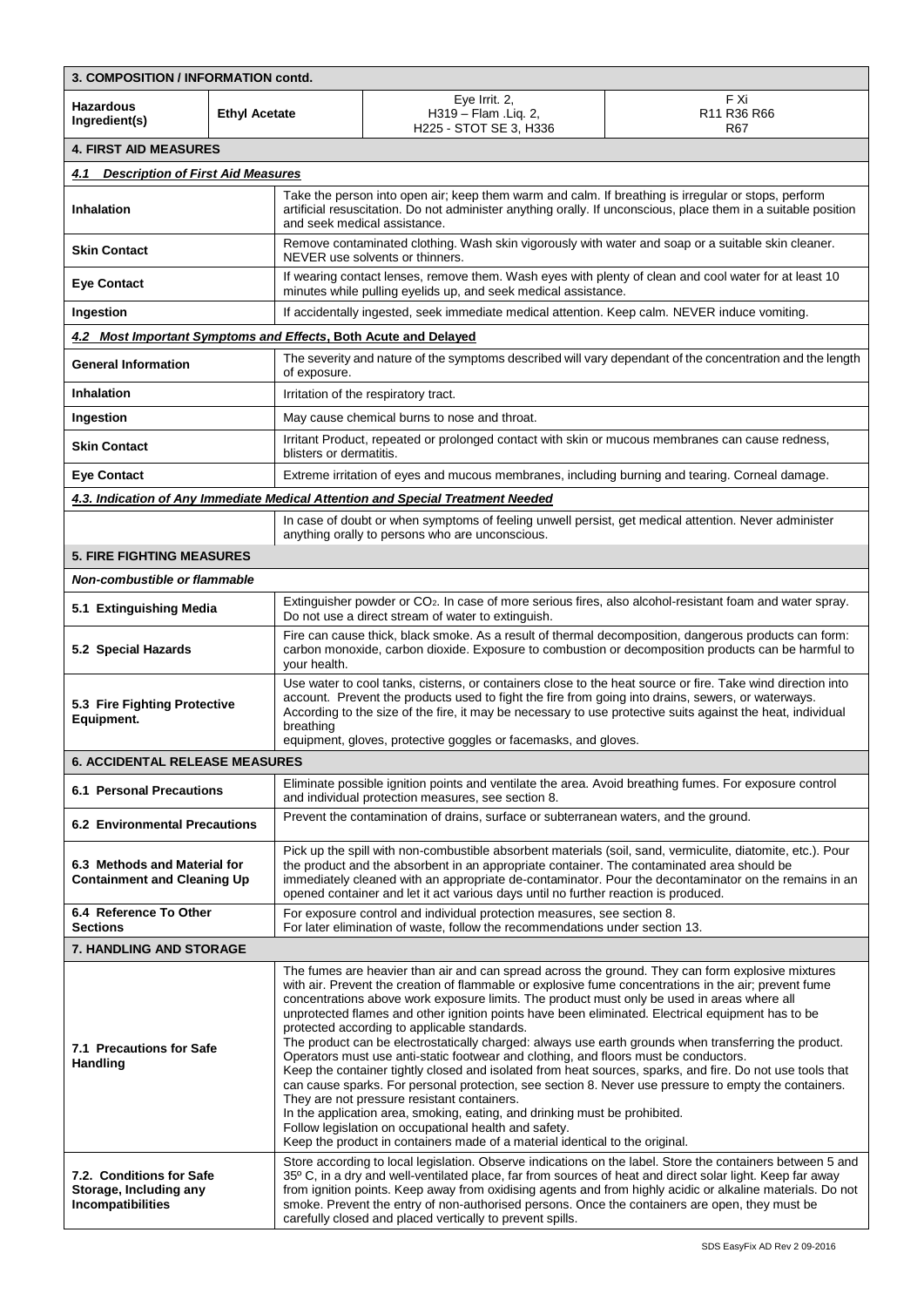| 7. HANDLING AND STORAGE contd           |                      |                                                                                                                                                                                                                                                                                                                                                                                                                                                                                                                                                                                                                                                                                                                                                                                                                                                                                                                                                                                                                                                                                                                        |                                                                                           |  |  |
|-----------------------------------------|----------------------|------------------------------------------------------------------------------------------------------------------------------------------------------------------------------------------------------------------------------------------------------------------------------------------------------------------------------------------------------------------------------------------------------------------------------------------------------------------------------------------------------------------------------------------------------------------------------------------------------------------------------------------------------------------------------------------------------------------------------------------------------------------------------------------------------------------------------------------------------------------------------------------------------------------------------------------------------------------------------------------------------------------------------------------------------------------------------------------------------------------------|-------------------------------------------------------------------------------------------|--|--|
| 7.3 Specific End Use(s)                 | Adhesive.            |                                                                                                                                                                                                                                                                                                                                                                                                                                                                                                                                                                                                                                                                                                                                                                                                                                                                                                                                                                                                                                                                                                                        |                                                                                           |  |  |
| 8. EXPOSURE CONTROL/PERSONAL PROTECTION |                      |                                                                                                                                                                                                                                                                                                                                                                                                                                                                                                                                                                                                                                                                                                                                                                                                                                                                                                                                                                                                                                                                                                                        |                                                                                           |  |  |
| 8.1 Control Parameters                  |                      |                                                                                                                                                                                                                                                                                                                                                                                                                                                                                                                                                                                                                                                                                                                                                                                                                                                                                                                                                                                                                                                                                                                        |                                                                                           |  |  |
|                                         | <b>Product</b>       | <b>Long Term Exposure</b><br>Limit (8 hr TWA)                                                                                                                                                                                                                                                                                                                                                                                                                                                                                                                                                                                                                                                                                                                                                                                                                                                                                                                                                                                                                                                                          | <b>Short Term Exposure</b><br>Limit (15 Min)                                              |  |  |
|                                         | <b>Acetone</b>       | 1210 mg/m <sup>3</sup> / 500 ppm                                                                                                                                                                                                                                                                                                                                                                                                                                                                                                                                                                                                                                                                                                                                                                                                                                                                                                                                                                                                                                                                                       | 3620 mg/m <sup>3</sup> / 1500 ppm                                                         |  |  |
|                                         | <b>MEK</b>           | 600 mg/m <sup>3</sup> / 200 ppm                                                                                                                                                                                                                                                                                                                                                                                                                                                                                                                                                                                                                                                                                                                                                                                                                                                                                                                                                                                                                                                                                        | 899 mg/m <sup>3</sup> / 300 ppm                                                           |  |  |
|                                         | <b>Ethyl Acetate</b> | mg/m <sup>3</sup> / 200 ppm                                                                                                                                                                                                                                                                                                                                                                                                                                                                                                                                                                                                                                                                                                                                                                                                                                                                                                                                                                                                                                                                                            | mg/m $3/200$ ppm                                                                          |  |  |
| 8.2 Exposure Controls                   |                      |                                                                                                                                                                                                                                                                                                                                                                                                                                                                                                                                                                                                                                                                                                                                                                                                                                                                                                                                                                                                                                                                                                                        |                                                                                           |  |  |
|                                         |                      | In areas where good ventilation no RPE required.<br>Face shield. / Safety Glasses                                                                                                                                                                                                                                                                                                                                                                                                                                                                                                                                                                                                                                                                                                                                                                                                                                                                                                                                                                                                                                      | When there is inadequate ventilation. Wear suitable RPE with a combination. filter: ABEKP |  |  |
|                                         |                      | Characteristics: «CE» marking, category II. Face and eye protector against splashing liquid.<br>CEN standards: EN 165, EN 166, EN 167, EN 168<br>Maintenance: Visibility through lenses should be ideal. Therefore, these parts should be<br>cleaned daily. Protectors should be disinfected periodically following the manufacturer's<br>instructions. Make sure that mobile parts move smoothly.<br>Observations: Face shields should offer a field of vision with a dimension in the central line<br>of, at least, 150 mm vertically once attached to the frame.                                                                                                                                                                                                                                                                                                                                                                                                                                                                                                                                                    |                                                                                           |  |  |
|                                         |                      | Protective clothing.<br>Characteristics: «CE» marking, category II. Protective clothing should not be too tight or<br>loose in order not to obstruct the user's movements.<br>CEN standards: EN 340<br>Maintenance: In order to guarantee uniform protection, follow the washing and<br>maintenance instructions provided by the manufacturer.<br>Observations: The protective clothing should offer a level of comfort in line with the level of<br>protection provided in terms of the hazard against which it protects, bearing in mind<br>environmental conditions, the user's level of activity and the expected time of use.                                                                                                                                                                                                                                                                                                                                                                                                                                                                                     |                                                                                           |  |  |
| <b>Personal Protective Equipment</b>    |                      | PPE: Work footwear. Characteristics: «CE» marking, category II.<br>CEN standards: EN ISO 13287, EN 20347<br>Maintenance: This product adapts to the first user's foot shape. That is why, as well as for<br>hygienic reasons, it should not be used by other people.<br>Observations: Work footwear for professional use includes protection elements aimed at<br>protecting users against any injury resulting from an accident                                                                                                                                                                                                                                                                                                                                                                                                                                                                                                                                                                                                                                                                                       |                                                                                           |  |  |
|                                         |                      | PPE: Protective gloves.<br>For short time contact (1-5 minutes) protective gloves made from special nitrile rubber are<br>recommended according to<br>EN374. Material thickness > 0,2 mm<br>In the case of longer contact protective gloves made from butyl rubber are recommended<br>according to EN 374.<br>material hickness > 0.7 mm Perforation time > 10 minutes<br>In the case of longer and repeated contact please note that in practice the penetration<br>times may be considerably shorter than those determined according to EN 374. The<br>protective gloves must always be checked for their suitability for use at the specific<br>workplace (e.g. mechanical and thermal stress, product compatibility, antistatic effects,<br>etc.). The gloves must be replaced immediately at the first signs of wear and tear. The<br>information provided by the manufacturers and given in the relevant trade association<br>regulations for industrial safety must always be observed. We recommend that a hand care<br>plan is drawn up in cooperation with a glove manufacturer and the trade association in |                                                                                           |  |  |

accordance with the local operating conditions. Maintenance: Keep in a dry place, away from any sources of heat, and avoid exposure to sunlight as much as possible. Do not make any changes to the gloves that may alter their resistance, or apply paints, solvents or adhesives.

## **9. CHEMICAL AND PHYSICAL PROPERTIES**

| Appearance                                         | Thixotropic                                                                                                                                            | <b>Specific Gravity</b><br>$(20^{\circ}C)$<br>(g/ml) | $0.87 + 0.01$   |  |
|----------------------------------------------------|--------------------------------------------------------------------------------------------------------------------------------------------------------|------------------------------------------------------|-----------------|--|
| Odour                                              | Characteristic                                                                                                                                         | <b>Boiling Point</b>                                 | $67^{\circ}$ C  |  |
| <b>Solubility</b>                                  | Insoluble in water                                                                                                                                     | <b>Flash Point</b>                                   | $-10^{\circ}$ C |  |
| <b>10. STABILITY AND REACTIVITY</b>                |                                                                                                                                                        |                                                      |                 |  |
| 10.1. Reactivity                                   | The product does not present hazards by their reactivity.                                                                                              |                                                      |                 |  |
| 10.2 Chemical Stability                            | Stable under the recommended handling and storage conditions (see section 7).                                                                          |                                                      |                 |  |
| 10.3. Possibility of Hazardous<br><b>Reactions</b> | The product does not present possibility of hazardous reactions.                                                                                       |                                                      |                 |  |
| 10.4. Conditions to Avoid                          | Avoid temperatures near or above the flash point. Do not heat closed containers.<br>Avoid direct sunlight and heat, as these may cause a risk of fire. |                                                      |                 |  |
| 10.5. Incompatible Materials                       | Keep away from oxidising agents and from highly alkaline or acidic materials in order to prevent<br>exothermic reactions.                              |                                                      |                 |  |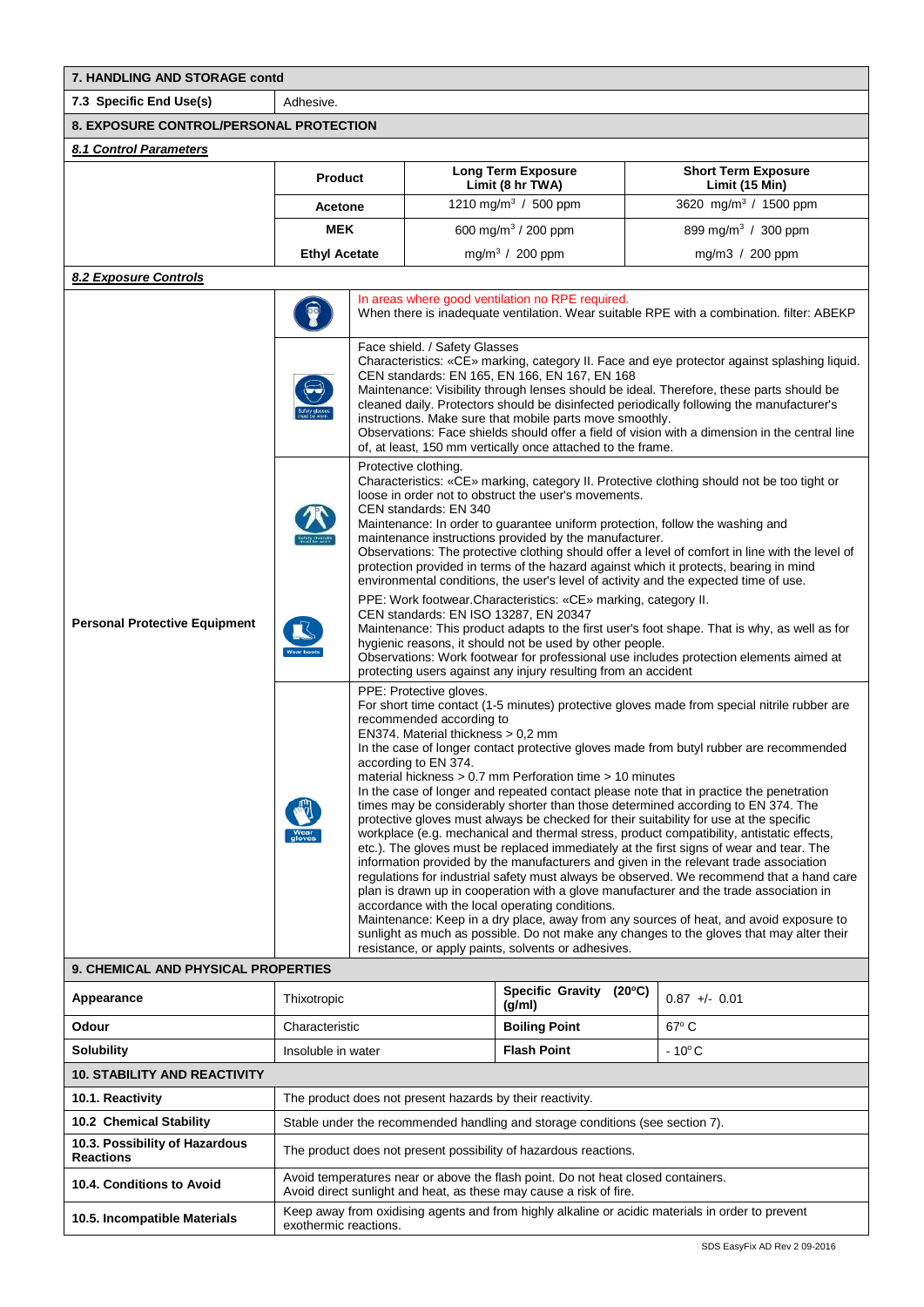| 10. STABILITY AND REACTIVITY contd.                                                                            |                                                                                                                                                                                                                                                                                                                                                                                                                                                                                    |                                                                                 |                                                                                                                                                                 |                                                                             |  |
|----------------------------------------------------------------------------------------------------------------|------------------------------------------------------------------------------------------------------------------------------------------------------------------------------------------------------------------------------------------------------------------------------------------------------------------------------------------------------------------------------------------------------------------------------------------------------------------------------------|---------------------------------------------------------------------------------|-----------------------------------------------------------------------------------------------------------------------------------------------------------------|-----------------------------------------------------------------------------|--|
| 10.6. Hazardous Decomposition<br><b>Products</b>                                                               | In case of fire, dangerous decomposition products can be generated, such as carbon monoxide and<br>dioxide and nitrogen fumes and oxides.                                                                                                                                                                                                                                                                                                                                          |                                                                                 |                                                                                                                                                                 |                                                                             |  |
| <b>11. TOXICOLOGICAL INFORMATION</b>                                                                           |                                                                                                                                                                                                                                                                                                                                                                                                                                                                                    |                                                                                 |                                                                                                                                                                 |                                                                             |  |
| 11.1 Toxicological information                                                                                 | There are no test data available on the product.                                                                                                                                                                                                                                                                                                                                                                                                                                   |                                                                                 |                                                                                                                                                                 |                                                                             |  |
| <b>Acute toxicity</b>                                                                                          |                                                                                                                                                                                                                                                                                                                                                                                                                                                                                    |                                                                                 | Acute toxicity is related to its solvent nature and, therefore, is more related to concentration than to dose                                                   |                                                                             |  |
| Inhalation                                                                                                     |                                                                                                                                                                                                                                                                                                                                                                                                                                                                                    |                                                                                 | May cause severe irritation to respiratory system and mucous membranes.                                                                                         |                                                                             |  |
| Skin contact                                                                                                   | Repeated or prolonged contact with the product can cause the elimination of oil from the skin, giving rise<br>to non-allergic contact dermatitis and absorption of the product through the skin.                                                                                                                                                                                                                                                                                   |                                                                                 |                                                                                                                                                                 |                                                                             |  |
| Eye contact                                                                                                    |                                                                                                                                                                                                                                                                                                                                                                                                                                                                                    |                                                                                 | Splatters in the eyes can cause irritation and irreversible damage.                                                                                             |                                                                             |  |
| Ingestion                                                                                                      | May cause burns to mucous membranes and digestive tract. May cause nausea, and stomach pains.                                                                                                                                                                                                                                                                                                                                                                                      |                                                                                 |                                                                                                                                                                 |                                                                             |  |
| <b>Long Term Exposure</b>                                                                                      |                                                                                                                                                                                                                                                                                                                                                                                                                                                                                    | Acute effects predominate.                                                      |                                                                                                                                                                 |                                                                             |  |
| <b>12.ECOLOGICAL INFORMATION</b>                                                                               |                                                                                                                                                                                                                                                                                                                                                                                                                                                                                    |                                                                                 |                                                                                                                                                                 |                                                                             |  |
| 12.1. Toxicity                                                                                                 | Although we have not performed tests on Aquatic organisms, based on manufacturers data on raw<br>materials in this product may affect water with risk of harmful effects to aquatic organisms                                                                                                                                                                                                                                                                                      |                                                                                 |                                                                                                                                                                 |                                                                             |  |
| 12.2. Persistence and<br>Degradability                                                                         |                                                                                                                                                                                                                                                                                                                                                                                                                                                                                    | No information is available about persistence and degradability of the product. |                                                                                                                                                                 |                                                                             |  |
| 12.3. Bio-accumulative Potential                                                                               |                                                                                                                                                                                                                                                                                                                                                                                                                                                                                    | It is not expected to bio-accumulate.                                           |                                                                                                                                                                 |                                                                             |  |
| 12.4. Mobility in Soil                                                                                         |                                                                                                                                                                                                                                                                                                                                                                                                                                                                                    |                                                                                 | No information is available about the mobility in soil. The product must not be allowed to go into sewers<br>or waterways. Prevent penetration into the ground. |                                                                             |  |
| 12.5. Results of PBT and vPvB<br>Assessment                                                                    |                                                                                                                                                                                                                                                                                                                                                                                                                                                                                    |                                                                                 | No information is available about the results of PBT and vPvB assessment of the product.                                                                        |                                                                             |  |
| 12.6. Other Adverse Effects                                                                                    |                                                                                                                                                                                                                                                                                                                                                                                                                                                                                    |                                                                                 | No information is available about other adverse effects for the environment.                                                                                    |                                                                             |  |
| <b>13. DISPOSAL CONSIDERATIONS</b>                                                                             |                                                                                                                                                                                                                                                                                                                                                                                                                                                                                    |                                                                                 |                                                                                                                                                                 |                                                                             |  |
| Waste                                                                                                          | Do not dump into sewers or waterways. Waste and empty containers must be handled and eliminated<br>according to current, local/national legislation.<br>Follow the provisions of Directive 91/689/EEC regarding waste management.                                                                                                                                                                                                                                                  |                                                                                 |                                                                                                                                                                 |                                                                             |  |
| <b>14. TRANSPORT INFORMATION</b>                                                                               |                                                                                                                                                                                                                                                                                                                                                                                                                                                                                    |                                                                                 |                                                                                                                                                                 |                                                                             |  |
| <b>UN Transport Name</b>                                                                                       |                                                                                                                                                                                                                                                                                                                                                                                                                                                                                    |                                                                                 | ADHESIVES (Containing Flammable Liquid)                                                                                                                         |                                                                             |  |
| UN Number                                                                                                      | 1133                                                                                                                                                                                                                                                                                                                                                                                                                                                                               |                                                                                 |                                                                                                                                                                 |                                                                             |  |
| <b>UN Primary Class</b>                                                                                        | 3                                                                                                                                                                                                                                                                                                                                                                                                                                                                                  |                                                                                 |                                                                                                                                                                 |                                                                             |  |
| UN Packaging Group                                                                                             | Ш                                                                                                                                                                                                                                                                                                                                                                                                                                                                                  |                                                                                 |                                                                                                                                                                 |                                                                             |  |
|                                                                                                                |                                                                                                                                                                                                                                                                                                                                                                                                                                                                                    | Limited<br>Quantity<br><b>Exemption</b>                                         | <b>Combination Packaging</b>                                                                                                                                    | Inner Packagings placed in<br>shrink-wrap or other stretch-<br>wrapped tray |  |
| <b>Transport Hazard Symbol</b>                                                                                 | <b>ELAMMELE UQU</b>                                                                                                                                                                                                                                                                                                                                                                                                                                                                |                                                                                 | Max net quantity                                                                                                                                                | Max net quantity                                                            |  |
|                                                                                                                |                                                                                                                                                                                                                                                                                                                                                                                                                                                                                    |                                                                                 | 5 Litres per inner packaging                                                                                                                                    | 5 Litres per inner packaging                                                |  |
| Packaging                                                                                                      |                                                                                                                                                                                                                                                                                                                                                                                                                                                                                    |                                                                                 | 125 ml, 250 ml and 500 ml HDPE containers                                                                                                                       |                                                                             |  |
| Normal Carriage Temp.                                                                                          | Ambient.                                                                                                                                                                                                                                                                                                                                                                                                                                                                           |                                                                                 |                                                                                                                                                                 |                                                                             |  |
| <b>15. REGULATORY INFORMATION</b>                                                                              |                                                                                                                                                                                                                                                                                                                                                                                                                                                                                    |                                                                                 |                                                                                                                                                                 |                                                                             |  |
| 15.1. Safety, health and<br>environmental regulations/<br>legislation specific for the<br>substance or mixture | The product is not affected by the Regulation (EC) No 2037/2000 of the European parliament and of the<br>council, of 29 June 2000 on substances that deplete the ozone layer.<br>See annex I of the Directive 96/82/EC of 9 December 1996 on the control of major-accident hazards<br>involving dangerous substances and the Regulation (EC) No 689/2008 of the European parliament and<br>of the council of 17 June 2008 concerning the export and import of dangerous chemicals. |                                                                                 |                                                                                                                                                                 |                                                                             |  |
| 15. REGULATORY INFORMATION                                                                                     | contd.                                                                                                                                                                                                                                                                                                                                                                                                                                                                             |                                                                                 |                                                                                                                                                                 |                                                                             |  |
| 15.1. Safety, health and                                                                                       | Control of Substances Hazardous to Health Regulations.                                                                                                                                                                                                                                                                                                                                                                                                                             |                                                                                 |                                                                                                                                                                 |                                                                             |  |
| environmental regulations/<br>legislation specific for the                                                     | Carriage of Dangerous Goods and Use of Transportable Pressure Equipment Regulations.                                                                                                                                                                                                                                                                                                                                                                                               |                                                                                 |                                                                                                                                                                 |                                                                             |  |
| substance or mixture                                                                                           | EH40 Occupational Exposure Limits                                                                                                                                                                                                                                                                                                                                                                                                                                                  |                                                                                 |                                                                                                                                                                 |                                                                             |  |
| 15.2. Chemical Safety<br>Assessment                                                                            | There has been no evaluation a chemical safety assessment of the product.                                                                                                                                                                                                                                                                                                                                                                                                          |                                                                                 |                                                                                                                                                                 |                                                                             |  |
| <b>16. OTHER INFORMATION</b>                                                                                   |                                                                                                                                                                                                                                                                                                                                                                                                                                                                                    |                                                                                 |                                                                                                                                                                 |                                                                             |  |
| <b>Hazard Statements In Full</b>                                                                               | H225<br>Highly flammable liquid and vapour.                                                                                                                                                                                                                                                                                                                                                                                                                                        |                                                                                 |                                                                                                                                                                 |                                                                             |  |
| Section 3                                                                                                      | H319                                                                                                                                                                                                                                                                                                                                                                                                                                                                               |                                                                                 | Causes serious eye irritation.                                                                                                                                  |                                                                             |  |
|                                                                                                                | H336                                                                                                                                                                                                                                                                                                                                                                                                                                                                               |                                                                                 | May cause drowsiness or dizziness.                                                                                                                              |                                                                             |  |
| <b>Legal Disclaimer</b>                                                                                        | The above information is based on the present state of our knowledge of the product at the time of<br>publication. It is given in good faith. For further details see Delf (UK) Ltd conditions of sale (additional<br>copies of this are available on request).                                                                                                                                                                                                                    |                                                                                 |                                                                                                                                                                 |                                                                             |  |